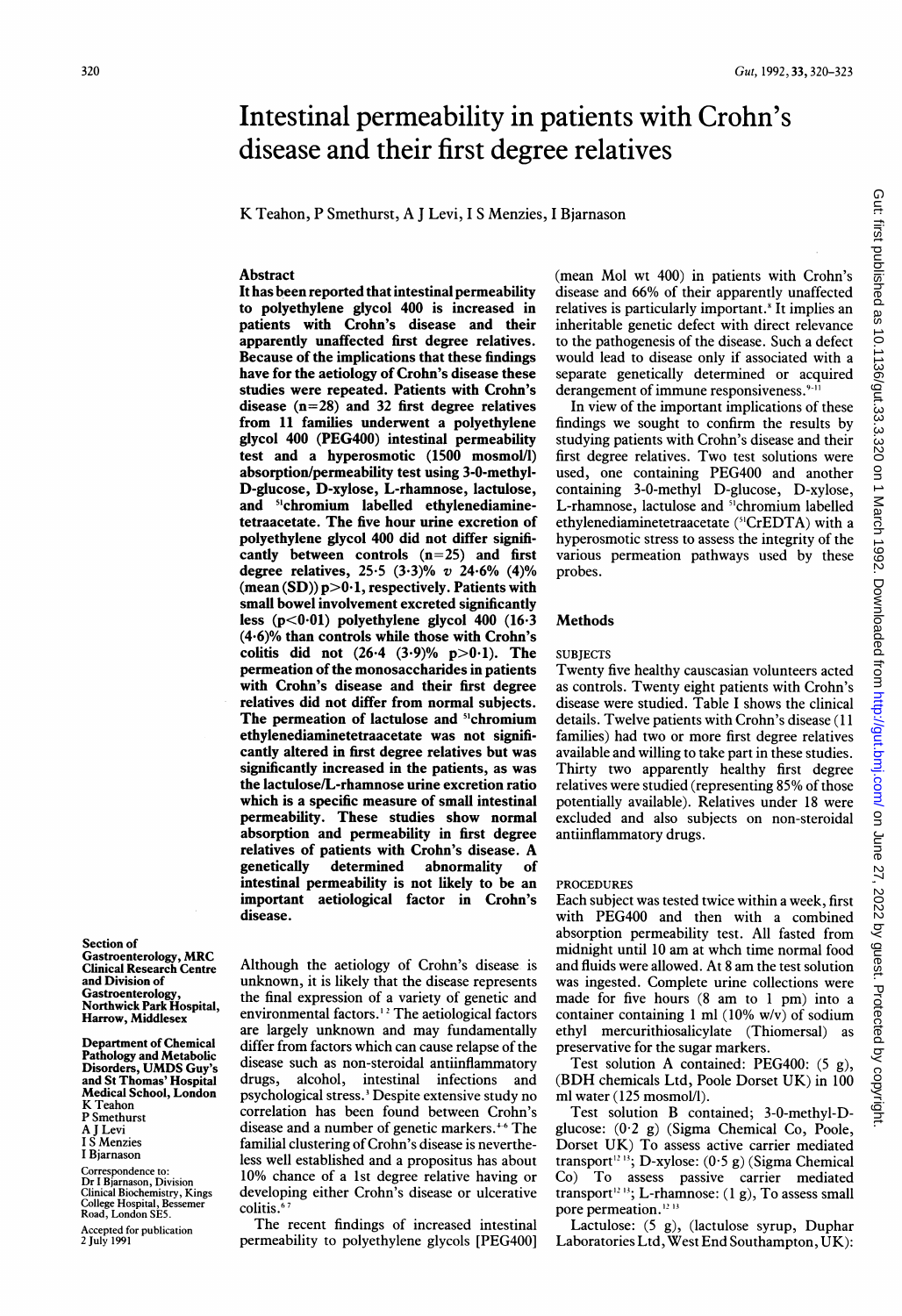TABLE I Clinical details of patients with Crohn's disease

|               | Sex | Age | Site of<br>disease | Length of<br>history $(yr)$ | Surgery    | Previous<br>treatment | Treatment of<br>time of study |
|---------------|-----|-----|--------------------|-----------------------------|------------|-----------------------|-------------------------------|
| ı             | M   | 28  | Small bowel        | 9                           |            | P, ED, SP             | Nil *                         |
| 2<br>3        | M   | 45  | Small bowel        | 30                          | <b>SBR</b> | Nil                   | Nil                           |
|               | F   | 33  | Small bowel        | 8                           |            | Nil                   | Nil *                         |
| 4             | M   | 28  | <b>Ileal</b>       | New                         |            | Nil                   | ED                            |
| 5             | F   | 28  | Ileal              | New                         |            | Nil                   | Nil                           |
| $\frac{6}{7}$ | M   | 55  | Ileal              | 20                          |            | SP                    | Nil                           |
|               | F   | 24  | Ileal              | New                         |            | Nil                   | Nil                           |
| $\frac{8}{9}$ | M   | 18  | Ileal              | 1                           |            | P                     | $ED*$                         |
|               | M   | 60  | Ileal              | 30                          | <b>ITA</b> | Nil                   | Nil                           |
| 10            | M   | 58  | Ileal              | 20                          | <b>ITA</b> | P, SP                 | Nil                           |
| 11            | F   | 54  | Ileal              | 30                          | TC         | P, ED                 | Nil                           |
| 12            | F   | 40  | Ileal              | 11                          | TC         | ED, SP                | Nil*                          |
| 13            | M   | 62  | Ileocolonic        | 2                           |            | Nil                   | Nil                           |
| 14            | F   | 30  | Ileocolonic        | 6                           | Sub TC     | P, ED, SP             | Nil*                          |
| 15            | F   | 27  | Ileocolonic        | 2                           |            | P, ED, SP             | Nil*                          |
| 16            | F   | 21  | Colonic            | New                         |            | Nil                   | Nil *                         |
| 17            | M   | 21  | Colonic            | 1                           |            | P, SP                 | P                             |
| 18            | M   | 33  | Colonic            | 14                          |            | SP                    |                               |
| 19            | M   | 28  | Colonic            | 3                           |            | P, ED, SP             | Nil*                          |
| 20            | F   | 22  | Colonic            | 3                           |            | ED                    | Nil                           |
| 21            | F   | 38  | Colonic            | <b>New</b>                  |            | Nil                   | Nil                           |
| 22            | M   | 44  | Colonic            | 16                          |            | SP                    | Nil                           |
| 23            | M   | 28  | Colonic            | <b>New</b>                  |            | Nil                   | Nil                           |
| 24            | F   | 27  |                    | 13                          | <b>ITA</b> | P                     | Nil *                         |
| 25            | F   | 28  |                    | 7                           | <b>ITA</b> | P, ED                 | Nil                           |
| 26            | F   | 26  |                    |                             | <b>ITA</b> | P, ED                 | Nil *                         |
| 27            | M   | 35  |                    | 8<br>5                      | TC         | P, ED, SP             | Nil *                         |
| 28            | F   | 55  |                    | 20                          | TC         | Nil                   | Nil*                          |

ED= elemental diet, ITA=ileotransverse anastomosis, P=prednisolone, SP=sulphapyridine,<br>SBR=partial small bowel resection, TC=total colectomy, \*=family studied, †=no evidence of recurrent disease.

To assess large pore permeation<sup>12 13</sup>; <sup>51</sup>CrEDTA:  $(100\mu\text{Ci});$   $(Amersham$  International, Amersham, Buckinghamshire, UK): To assess large pore permeation,<sup>12 13</sup> with glycerol:  $(6.0 \text{ ml})$ as an osmotic filler to make a final osmolality of 1500 mosmol/l.

#### MARKER ANALYSIS

#### Analysis of PEG400

The total five hour urine collection is diluted to 500 ml with water. Five millilitres of this diluted urine is mixed with 50  $\mu$ l 4% (v/v) tetraethylene diethylglycol (Sigma Chemical Co,) as internal standard. The sample is then rotary mixed with <sup>1</sup> g amberlite MBI resin (BDH Chemicals Ltd) for 10 minutes. Another <sup>1</sup> g resin is added and mixed for a further 10 minutes. The sample is then centrifuged at 2000 g for 10 minutes and 20  $\mu$ l of the supernatant is analysed by high pressure liquid chromatography (HPLC) for the separate components of polyethylene glycol.

The high pressure liquid chromatography system used consists of a 5  $\mu$ m Hypersil ODS column (25 cmx5 mm) (Runcorn, Cheshire, UK) through which 30% methanol in 0-1 M amonium acetate is pumped at a rate of <sup>1</sup> ml/min. The eluent is then passed through a refractive index detector (R1-4, Varian  $0.5 \times 10^{-5}$  RIU/FS

TABLE II Five hour urine excretion of sugars and  ${}^{51}CrEDTA$ 

|                    | 3-0-methyl-D<br>glucose | D-xvlose      | L-rhamnose | Lactulose                                                                              | "CFEDTA | Lactulose/<br>L-rhamnose |
|--------------------|-------------------------|---------------|------------|----------------------------------------------------------------------------------------|---------|--------------------------|
| Control            | $39.0(8.3)\%$           |               |            | $24.7(5.8)\%$ 9.4 $(2.6)\%$ 0.37 $(0.21)\%$ 0.57 $(0.25)\%$ 0.039 $(0.020)$            |         |                          |
| Ist degree         |                         |               |            | relatives 39.8 (11.8)% 24.4 (6.4)% 10.7 (4.3)% 0.53 (0.31)% 0.74 (0.31)% 0.050 (0.017) |         |                          |
| Crohn's<br>disease | $33.3(11.4)\%$          | $20.8(7.7)\%$ |            | $8.1(4.4)\%$ 0.93 $(0.67)\%$ * 1.84 $(1.68)\%$ * 0.144 $(0.121)$ *                     |         |                          |

Value represents mean (SD) urine excretion (% dose) in five hours \*differs significantly from control  $(n<0.05)$ 

Varian instrument group, Walnut Creek, Ca, USA) attached to a pen chart recorder (Philips PM <sup>8251</sup> recorder, Cambridge, UK).

Using this method nine ethylene glycol polymers are derived. Only the five species (PEG polymers 3-7, mol wt 282-458) that give the clearest definition are calculated. The method is sensitive with a minimal level of detection of <sup>5</sup> mg PEG400/1 urine.

## ANALYSIS OF SUGAR MARKERS

Urinary lactulose was estimated as by Noon et  $al$ .<sup>14</sup> Urine was desalted by shaking with Duolite MB5113 mixed anion-cation exchange resin (BDH Chemicals Ltd) in the  $H^*$ , acetate form and run in parallel with appropriate standard applications, on  $46 \text{ cm} \times 56 \text{ cm}$  sheets of Whatman no 3 chrome paper (Whatman Laboratory Products Ltd, Springfield Mill, Maidstone, Kent, UK) with butan -1-ol/ethylacetate/ pyridine/water (30:30:30:15 by vol: 20 hour descending). After 4-aminobenzoic/orthodescending). After 4-aminobenzoic/orthophosphoric acid colour reaction, the separated zones were measured with a recording and intergrating densitometer (chromosan 200, Joyce-Laebl and Co Ltd, Team Valley, Gatehead, Durham, UK). Lactulose concentrations were calculated by comparison of test with standard peak areas assuming a linear relationship below  $20 \mu g$ /zone.

A modified thin layer chromotographic technique was used for estimating urine 3-0-methyl-D-glucose, D-xylose and Lrhamnose.<sup>15 16</sup> This involves measurement of peak heights by scanning densitometry incorporating an arabinose internal standard to overcome errors of application. Sugar separation was achieved by multiple development on half plates (10 cm $\times$ 20 cm) of plastic backed silica gel 60 (Merck, Darmstadt, Germany) using three consecutive ascending runs  $(8.5 \text{ cm each})$  with ethylacetate/pyridine/acetic acid/water  $(75:15:10:10;$ , by vol). The layers were dried for at least 30 minutes between each run, and for four hours to remove pyridine before performing a 4-aminobenzoic acid/orthophosphoric acid colour reaction at 120-130°C for 10 minutes. After localisation chromatograms were kept refrigerated in polyethylene envelopes and exposure was minimised during scanning. Peak heights were measured and corrected to a constant internal standard value. Test concentrations were then divided by interpolation from a standard L-rhamnose D-xylose, 3-0-methyl-Dglucose concentration curves from the same chromatograms.

The chromatographic procedures have a minimum level of detection of below  $0.1$  mmol/l for the sugars and recovery above 90%. The coefficient of variation without replication lies between <sup>3</sup> and 8% over the test range of sugar concentration.

# ANALYSIS OF 5'CrEDTA

Five millilitre aliquots of measured urine volumes were counted in <sup>a</sup> Wallac LKB <sup>1280</sup> gamma counter for five minutes with <sup>5</sup> ml of <sup>a</sup> 1:500 dilution of the appropriate stock test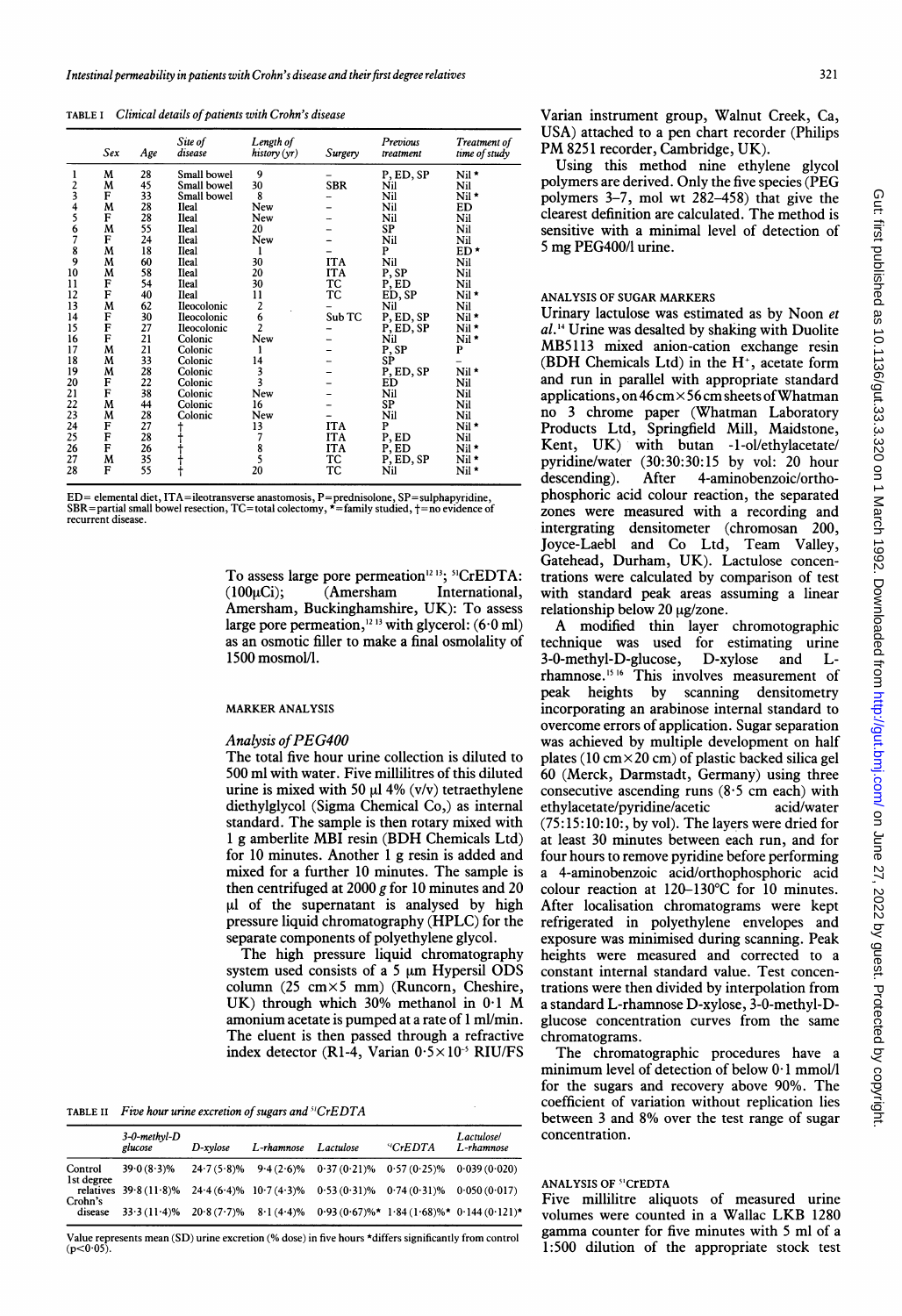solution. Sensitivity was 0-03% of the administered dose per litre of urine, and the precision between  $1.0$  and  $5.0\%$  depending on the level of activity.

### STATISTICAL ANALYSIS

Wilcoxon's rank-sum test was used to assess significances between groups.

#### Results

Figure <sup>1</sup> shows the five hour urine excretion of PEG400. The mean (SD) excretion from controls  $25.5$  (3.3%) did not differ significantly  $(p>0.1)$  from patients with Crohn's disease, 21.6  $(7.2)$ % or their first degree relatives 24.6%. Figure 2 shows the PEG400 results from the patients with Crohn's disease when grouped according to disease location. Patients with small intestinal involvement have significantly reduced permeation of PEG400 (16 3 (4-6))% while patients with Crohn's colitis only, are mostly within the normal range.

Table II shows the five hour urine excretion of 3-0-methyl-D-glucose, D-xylose, L-rhamnose, lactulose and <sup>51</sup>CrEDTA. The urine excretion of monosaccharides in patients with Crohns disease Discussion and their first degree relatives did not differ significantly  $(p>0.1)$  from controls. The first degree re and <sup>51</sup>CrEDTA which did not differ significantly from controls but patients with Crohn's disease had significantly increased permeation of both markers excretion ratio, minants of single marker permeation rates, $12$  is



Figure 1: Five hour urine excretion  $(\%$  dose) of polyethylene mality among the first degree relatives. glycol 400



Figure 2: Polyethylene glycol 400 permeation in relation to disease location

shown in Table IL. Patients with Crohn's disease have significantly increased intestinal permeability but first degree relatives did not differ significantly from controls. Two relatives with increased intestinal permeability had a high alcohol intake.

inflamm kation largely unaffected by other deter- of PEG400, L-rhamnose, lactulose and The intestinal barrier function is thought to be relevant to the aetiology and pathogenesis of many intestinal diseases.<sup>10-13</sup> While the precise mechanism is uncertain it is suggested that disruption of the barrier function could allow the cantly increased permeation of both permeation of luminal antigens and predispose<br>The lactulose/L-rhamnose urine to disease by immunological mechanism. The to disease by immunological mechanism. The question is, to what extent does the permeation <sup>51</sup>CrEDTA reflect disruption of the intestinal barrier to such constituents? While this has not been systematically investigated, available data suggest that the permeation of "CrEDTA correlates with plasma levels of IgA immune complexes in patients with IgA nephritis.<sup>17</sup>  $\equiv$   $\bullet$   $\bullet$  - Moreover in the experimental animal there is a significant correlation between <sup>51</sup>CrEDTA permeation rates on the one hand and bacterial chemotactic peptide and ovalbumin permeation, suggesting that water soluble macromolecules do share the <sup>51</sup>CrEDTA permeation pathway.<sup>1819</sup> Comparative studies and analysis of marker permeation in disease shows that the permeation of lactulose mirrors that of <sup>51</sup>CrEDTA.<sup>15</sup> L-rhamnose, however, permeates the intestinal mucosa much more efficiently and behaves on much like D-xylose in disease, implying that it uses a different permeation pathway to that of <sup>51</sup>CrEDTA and lactulose. This assumption indeed underlies the principle of differential urine excretion of orally administrated test probes as a specific measure of intestinal permeability, which has widespread acceptance in theory as well as in practice.<sup>12</sup> The permeation of these markers in the current study conforms to that found previously in patients with Crohn's disease<sup>20-23</sup> and their first degree relatives.<sup>24 25</sup> Furthermore, the hyperosmolar test used in our Control Crohn 's Relatives study would 'stress' a marginally abnormal subjects disease mucosa and exaggerate any borderline abnor-<br>inc hour wine excretion (% dece) of polyethylone mality among the first degree relatives.

Polyethylene glycol 400 was claimed to be an

Gut: first published as 10.1136/gut.33.3.3.3.3.3.3.3.3.3.3.9 on 1 March 1992. Downloaded from http://gut.bmj.com/ on June 27, 2022 by guest. Protected by copyright Gut: first published as 10.1136/gut.33.3.32.3.32.3.320 on 1 March 1992. Downloaded from <http://gut.bmj.com/> on June 27, 2022 by guest. Protected by copyright.